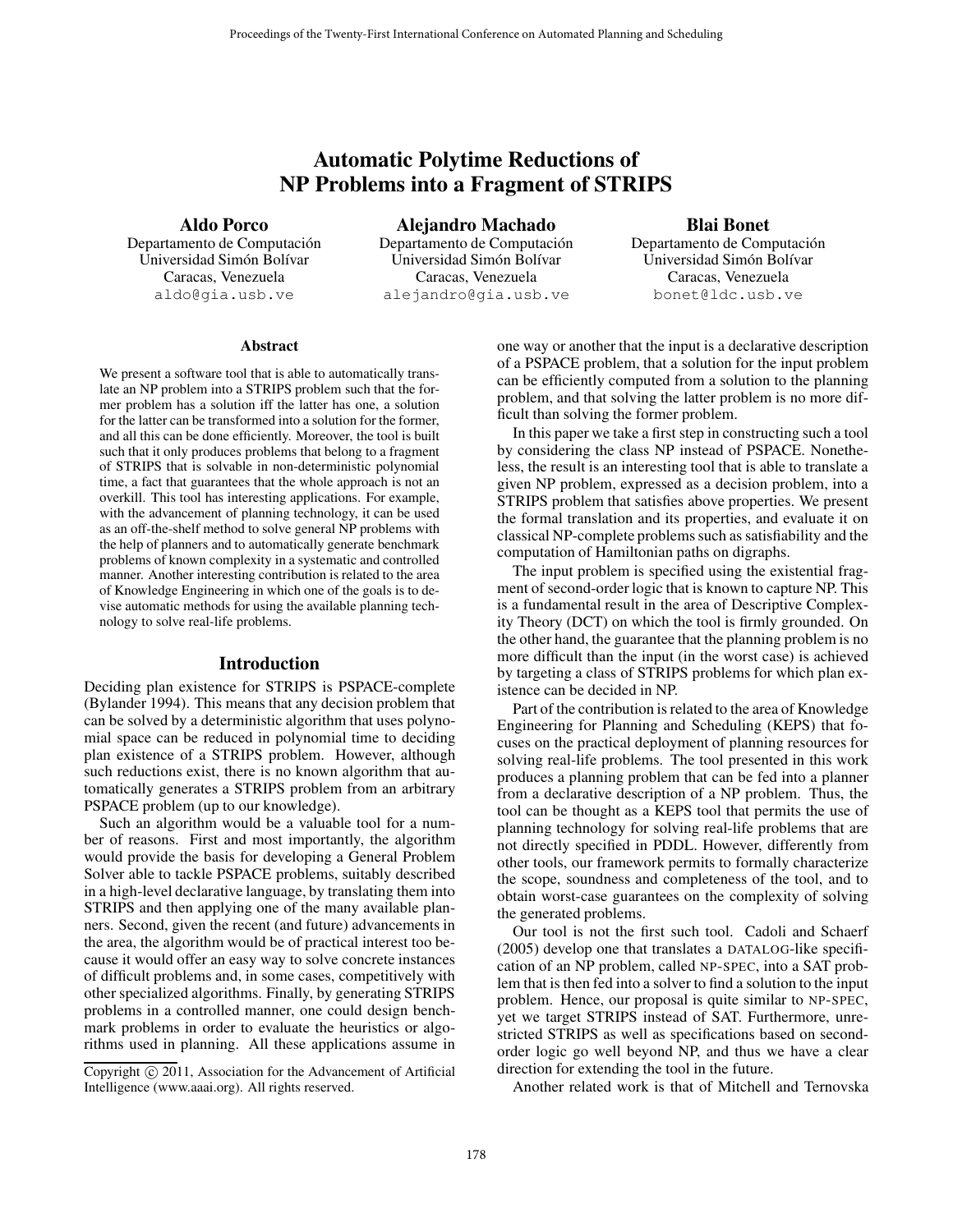(2005) that proposes a general framework for describing problems, in NP and beyond, that is based on the Model Extension (MX) problem. A simple parameterization of MX renders the decision problem in NP, while fully unrestricted MX is in NEXPTIME. Mitchell and Ternovska propose a language for expressing general problems, but do not present a practical solver based on their ideas.

In the following, we revise the relevant concepts from DCT, describe the tool, give the formal translation from NP problems into STRIPS, and study its properties. At the end, we present experiments and conclude with a discussion.

# Descriptive Complexity Theory

It is a field of research, lying in the intersection of mathematics and computer science, that studies complexity theory from a pure mathematical viewpoint without committing to a model of computation such as Turing machines. DCT began with the seminal work of Fagin (1974) on NP. Today, the major complexity classes had been characterized and important results had been obtained (Immerman 1998).

In DCT, a decision problem like  $SAT<sup>1</sup>$  is denoted as a collection of finite (first-order) structures that satisfy a secondorder existential sentence. In this section, we review the fundamental concepts from logic and the most important results from DCT that are relevant to this work.

### Languages

Every logical language is constructed from a set of symbols or vocabulary. The symbols are typically partitioned into pure logical symbols such as '∧', '∃', etc., punctuation symbols such as '(' and ')', and relational, functional and constant symbols. The logical and punctuation symbols belong to every language while the relations, functions and constants change from one language to another. Hence, it is convenient to define the *signature* of the language as the finite set of relations, functions and constants that are allowed in the formulae. Signatures are denoted by tuples like  $\sigma = \langle P^1, Q^2, f^1, A, B \rangle$  that contains two relational symbols P and Q of arities 1 and 2 respectively, one functional symbol  $f$  of arity 1, and two constants  $A$  and  $B$ . In DCT, functional symbols can be avoided altogether and thus will not be considered in the rest of the paper. We denote with  $FOL(\sigma)$  and  $SOL(\sigma)$  the sets of all first-order and secondorder formulae built from  $\sigma$ . In general, if  $\mathcal L$  denotes a logic or fragment of a logic,  $\mathcal{L}(\sigma)$  denotes the set of all formulae belonging to  $\mathcal L$  built from  $\sigma$ .

SOL differs from FOL in that quantification on relational symbols is permitted. SOL formulae are constructed as

- any FOL(τ) formula, τ ⊇ σ, is a SOL(σ) formula,
- if  $\Phi$  and  $\Psi$  are SOL( $\sigma$ ) formulae, then so are '( $\Phi$ )', ' $\neg \Phi$ ',  $\Phi \wedge \Psi$ ', ' $\Phi \vee \Psi$ ', etc., and
- if  $R^a \notin \sigma$  and  $\Phi$  is a SOL( $\sigma$ ) formula, then '( $\exists R$ ) $\Phi$ ' and  $\mathcal{L}(\forall R)\Phi$ ' are SOL( $\sigma$ ) formulae.

We typically denote FOL formulae with lowercase Greek letters, and other formulae with capital letters. For the rest



Figure 1: the digraph that corresponds to the structure  $A = \langle |A|, E^{\mathcal{A}}, s^{\mathcal{A}}, t^{\mathcal{A}} \rangle$  where  $|A| = \{0, 1, 2\}, E^{\mathcal{A}} =$  $\{(0,1), (1,2)\}\$ ,  $s^{\mathcal{A}} = 0$  and  $t^{\mathcal{A}} = 2$ .

of the paper, we only consider (first- and second-order) formulae without free variables, also called sentences, and for second-order formulae, those that comply with the form

$$
\Phi = (\mathcal{Q}_1 R_1^{a_1})(\mathcal{Q}_2 R_2^{a_2})\cdots(\mathcal{Q}_n R_n^{a_n})\psi
$$

where each  $\mathcal{Q}_i$  is a quantifier in  $\{\exists, \forall\}$ , and  $\psi$  is a first-order sentence over  $\sigma \cup \{R_1^{a_1}, \ldots, R_n^{\tilde{a}_n}\}\.$  This form is universal because for every second-order sentence there is an equivalent of this form. If all  $Q_i$ s are existential quantifiers, then we say that  $\Phi$  is a second-order existential sentence. The class of all second-order existential sentences, also called the existential fragment of SOL, is denoted by SO∃; similarly, one defines SO $\forall$ . If there is  $1 \leq k \leq n$ , such that  $\mathcal{Q}_i = \exists$  for all  $i < k$  and  $\mathcal{Q}_i = \forall$  for all  $i \geq k$ , then the sentence belongs to the fragment SO∃∀, and so on.

### First-Order Structures

Logical formulae are interpreted with respect to first-order structures. A first-order structure over signature  $\sigma$  =  $\langle R_1^{a_1}, \ldots, R_s^{a_s}, c_1, \ldots, c_t \rangle$ , where  $R_i$  is an  $a_i$ -ary relational symbol and  $c_j$  is a constant, is a tuple  $A =$  $\langle |A|, R_1^A, \ldots, R_s^A, c_1^A, \ldots, c_t^A \rangle$  with non-empty universe  $|\mathcal{A}|$  where each  $R_i^{\mathcal{A}} \subseteq |\mathcal{A}|^{a_i}$  is a subset of  $a_i$ -tuples from  $|\mathcal{A}|$  (called the interpretation of  $R_i$ ) and each  $c_j^{\mathcal{A}} \in |\mathcal{A}|$  is an element of  $|\mathcal{A}|$  (called the interpretation of  $c_j$ ). Without loss of generality, we assume that the universe is always of the form  $|A| = \{0, 1, \ldots, n-1\}$ . DCT is only interested in finite structures (i.e. structures of finite universe); the class of all finite structures for signature  $\sigma$  is denoted by STRUC[ $\sigma$ ].

We do not have enough space to formally present the semantic interpretation of formulae with respect to structures. We only say that a formula  $\phi$  in FOL( $\sigma$ ) (or SOL( $\sigma$ )) holds (or is satisfied) in structure  $A \in STRUC[\sigma]$  iff the formula holds when each relation  $R_i$  and constant  $c_j$  is interpreted by  $R_i^{\mathcal{A}}$  and  $c_j^{\mathcal{A}}$  respectively. If  $\phi$  holds in  $\mathcal{A}$ , we write  $A \models \phi$ . For example, consider  $\sigma = \langle E^2, s, t \rangle$  and  $\mathcal{A} = \langle |A|, E^{\mathcal{A}}, s^{\mathcal{A}}, t^{\mathcal{A}} \rangle$  where  $|\mathcal{A}| = \{0, 1, 2\}, E^{\mathcal{A}} =$  $\{(0,1), (1,2)\}\$ ,  $s^{\mathcal{A}} = 0$  and  $t^{\mathcal{A}} = 2$ . Then,  $\mathcal{A} \models$  $(\exists x)(E(s, x) \wedge E(x, t))$  and  $\mathcal{A} \not\vDash (\forall x)(\exists y)E(x, y)$ . Notice that  $\sigma$  can describe digraphs with designated vertices s and  $t$ ; e.g.,  $A$  corresponds to the graph shown in Fig. 1.

Second-order formulae are also interpreted with respect to first-order structures. For example, the sentence

$$
\Phi_{2\text{Col}} = (\exists R^1)(\forall xy)[E(x, y) \to \neg(R(x) \leftrightarrow R(y))]
$$

holds in A since the unary relation  $R = \{1\}$  makes it true. Indeed, this formula holds in a structure  $A \in \text{STRUC}[\sigma]$  iff the digraph encoded by  $A$  is 2-colorable.

The class of finite structures in STRUC $[\sigma]$  that satisfy a sentence  $\Phi \in \mathcal{L}(\sigma)$  is denoted by MOD[ $\Phi$ ]; e.g.,  $MOD[\Phi_{2CoL}]$  is the class of all finite 2-colorable digraphs.

<sup>&</sup>lt;sup>1</sup>In this paper, SAT is the subset of satisfiable CNF formulae.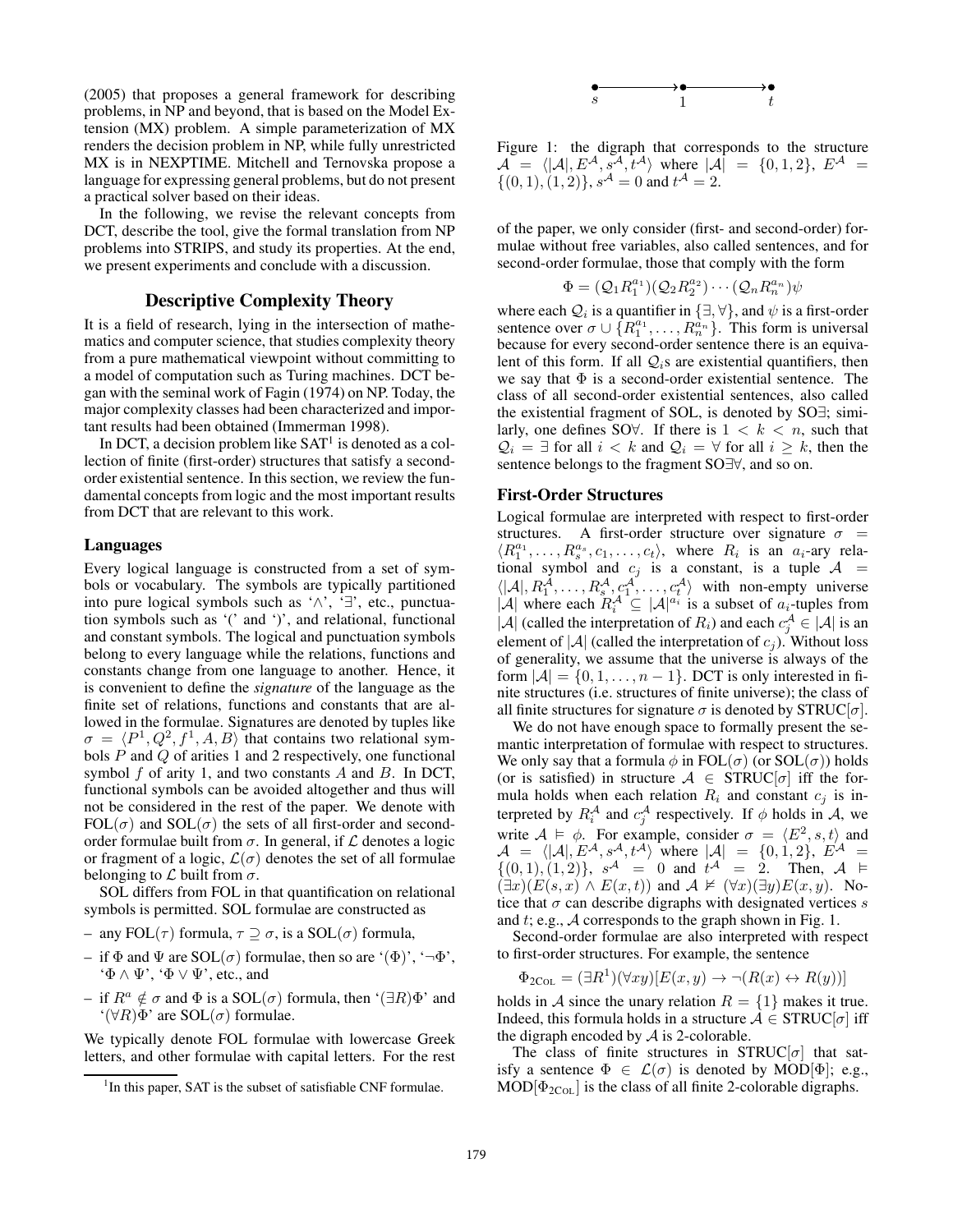DCT requires some basic numeric relations and constants that have fixed interpretation at each structure; the relations are  $\langle 2, SUC^2, BIT^2, PLUS^3 \rangle$  and TIMES<sup>3</sup> while the constants are 0 and max. For the interpretations,  $x < y$  iff x is less than y,  $SUC(x, y)$  iff  $y = x + 1$ ,  $BIT(x, y)$  iff the yth-bit in the number x is 1, PLUS(x, y, z) iff  $z = x + y$ , and TIMES $(x, y, z)$  iff  $z = x \times y$ . The constants 0 and max are mapped into 0 and  $||A|| - 1$  respectively.

# Complexity Classes

The last example shows that a sentence can describe a collection of finite discrete structures (such as digraphs) that satisfy a certain property (such as 2-colorability).

In DCT, a decision problem corresponds to a class of firstorder structures that satisfy a sentence. The seminal work of Fagin (1974) established that every decision problem in NP can be characterized by the class of structures that satisfy a second-order existential sentence; in symbols, NP = SO∃. Consider SAT, for example. An instance of SAT is a CNF with  $m$  clauses over  $n$  propositional variables, where a clause is a subset of positive and negative literals. Two relational symbols  $\sigma_{\text{SAT}} = \langle N^2, P^2 \rangle$  suffice to describe the positive and negative occurrences of propositions in clauses:  $N(x, y)$  (resp.  $P(x, y)$ ) expresses that the proposition x appears negatively (resp. positively) in clause y; e.g.,  $(p \vee \neg q \vee$  $r) \wedge (\neg p \vee \neg r) \wedge (\neg p \vee q)$  is encoded with  $\mathcal{A} = \langle |A|, N^{\mathcal{A}}, P^{\mathcal{A}} \rangle$ where  $\mathcal{A} = \{0, 1, 2\}$ ,  $N^{\mathcal{A}} = \{(1, 0), (0, 1), (2, 1), (0, 2)\}$ and  $P^{\mathcal{A}} = \{(0,0), (2,0), (1,2)\}$ . On the other hand, a truthassignment is a subset of true propositions and the existence of a truth assignment (satisfiability) can be expressed with the SO $\exists$  sentence  $\Phi_{\text{SAT}}$ :<sup>2</sup>

$$
(\exists T^1)(\forall y)(\exists x)[(P(x,y) \land T(x)) \lor (N(x,y) \land \neg T(x))]
$$

The following list shows the major results of DCT on the characterization of complexity classes (Immerman 1998):

- non-deterministic log-space (NL) equals FOL extended with a transitive-closure operator (FO(TC)),
- P equals second-order Horn sentences (SO-Horn),
- NP equals SO∃ and coNP equals SO∀,
- the polynomial-time hierarchy (PH) equals SO, and
- PSPACE equals SOL extended with a transitive-closure operator (SO(TC)).

A transitive-closure operator is a *syntactic construct* whose interpretation coincides with the transitive closure of a relation. Thus, it is not surprising that NL equals FO(TC) because checking the existence of a path from node  $s$  to node  $t$ in a digraph with designated vertices  $s$  and  $t$  is NL-complete (Sipser 2005), and this property holds whenever  $s$  is related to  $t$  in the transitive closure of the edge relation.

### Syntactic Abbreviations

Quite often one needs to quantify over a  $k$ -ary function  $f^k$ instead of a relation. This can be accomplished by quantifying over a  $(k + 1)$ -ary relation  $F^{k+1}$  and adding first-order

formulae that guarantees that  $F$  represents  $f$ . For example, a unary function  $f$  can be represented by the binary relation  ${\cal F}$  and the formula

$$
\psi_{\text{fun}} = (\forall x y y') (F(x, y) \land F(x, y') \rightarrow y = y').
$$

Likewise, in need of an injective function, one quantifies over a relation  $F$  and adds above formula plus

$$
\psi_{\text{inj}} = (\forall xx'y)(F(x, y) \land F(x', y) \to x = x').
$$

Finally, if the function needs to be total, then one should use  $\psi_{\text{tot}} = (\forall x)(\exists y)F(x, y)$ . We use the abbreviations ( $\exists F \in$ Fun) $\phi$  and  $(\exists F \in Inj) \phi$  to denote  $(\exists F^2)(\phi \wedge \psi_{fun} \wedge \psi_{tot})$  and  $(\exists F^2)(\phi \wedge \psi_{\text{fun}} \wedge \psi_{\text{inj}} \wedge \psi_{\text{tot}})$  respectively, and 'PFun' instead of 'Fun' and 'PInj' instead of 'Inj' if the function does not need to be total. For example, the following sentence defines digraphs with directed Hamiltonian paths

$$
\Phi_{\text{DHP}} = (\exists F \in \text{Inj})(\forall x)[x < \max \rightarrow
$$
  

$$
(\exists x'yz)(E(y, z) \land F(x, y) \land \text{SUC}(x, x') \land F(x', z))].
$$

To see how it works, observe that a directed Hamiltonian path over the vertices  $|\mathcal{A}| = \{0, \ldots, n-1\}$  can be thought of as a permutation f on the vertices such that  $E(f(x), f(x))$ 1)) for each  $0 \leq x < n-1$ .

## The Tool

The input to the tool is a signature  $\sigma$ , a SO∃ sentence  $\Phi$  describing a property of interest, and a first-order structure A describing an object on which to test the property Φ. The output is a PDDL domain and instance that have a valid plan if and only if A satisfies Φ. Moreover, a *certificate* for the satisfaction of the property, in the form of values for the second-order variables in  $\Phi$ , can be recovered in linear time from the plan.

Hence, we can think of the tool as a generator of reductions among problems. Recall that a reduction from problem A into problem  $B$  is a computable function  $f$  such that for each instance  $\omega, \omega \in A$  iff  $f(\omega) \in B$ .

In our case, the reduction decomposes in two functions

 $\mathfrak{D}:$  Signatures  $\times$  SO $\exists \rightarrow$  PDDL Domains,

 $\Im$  : Signatures  $\times$  SO $\exists$   $\times$  STRUC  $\rightarrow$  PDDL Instances

such that dom =  $\mathfrak{D}(\sigma, \Phi)$  is a PDDL domain and ins =  $\Im(\sigma, \Phi, A)$  is a PDDL instance.

In order to get something of theoretical and practical interest, the reduction should run in polynomial time (so that it would not be able to check whether  $A$  satisfies  $\Phi$  and then produce a trivial planning problem) and its output should be solvable in NP (so that complexity of solving the output problem is no bigger than the complexity of solving the input problem). However, the plan-existence decision problem for PDDL is not in NP because 1) the number of grounded fluents and actions may be exponential in the input size, and 2) a minimum-length plan may be of exponential size in the number of grounded fluents and actions. Thus, not every reduction works for our purposes and we must be careful with its design. In the following two sections, we present an acceptable reduction and study its formal properties.

<sup>&</sup>lt;sup>2</sup>This sentence assumes that  $m \geq n$ . If not, add tautological clauses to the CNF.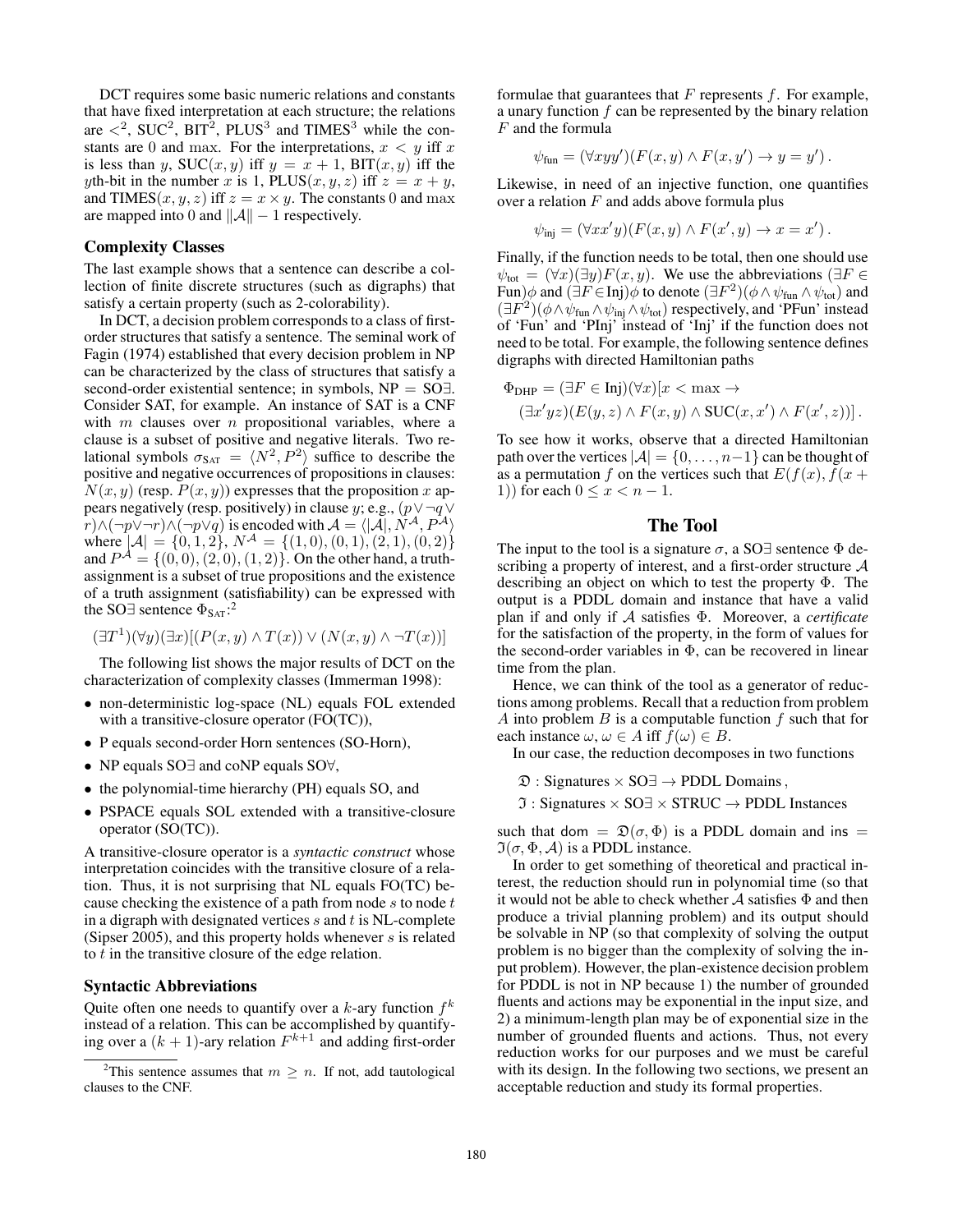# **Reductions**

A (grounded) STRIPS planning problem is a tuple  $P =$  $\langle F, I, G, O \rangle$  where F is a collection of fluents (propositions),  $I \subseteq F$  denotes the initial state,  $G \subseteq F$  denotes the goal states and O is a collection of actions. Each action  $a \in O$  is defined by three subsets of fluents  $pre(a)$ ,  $add(a)$ and  $del(a)$  that stand for the precondition, and the positive and negative effects of the action. As usual, action  $a$  is applicable at state s iff  $pre(a) \subseteq s$ , and the result of applying a is  $res(s, a) = (s \setminus del(a)) \cup add(a)$ . A plan for state s is a sequence of actions applicable from the initial state  $I$  that achieves the goal condition.

A PDDL planning problem is a pair  $\langle$  dom, ins $\rangle$  made of a domain and instance description in the PDDL language (McDermott et al. 1998). In this paper, we only consider the simplest fragment of PDDL which is equivalent to ungrounded STRIPS, and hence the *grounding* of  $\langle$  dom, ins $\rangle$ results in an STRIPS problem P. The size of the grounding is polynomial for *fixed* domain, but exponential for unrestricted domain and instance.

Getting an acceptable reduction is not obvious at the beginning, but once you get one, others become apparent. For lack of space, we present only one reduction that is aimed at SAT-based planners. We are aware of other reductions, including one designed for optimal sequential planners that produce a delete-free problem together with a length bound.

The first step in the translation is to transform the formula by eliminating the implications and bi-implications, and moving the negations to the literal level. Further, constants other than 0 and max are removed by introducing unary relational symbols with interpretations consisting only of the unique element that interprets each constant. After the formula is preprocessed in this manner, the domain and problem are generated as follows.

### Domain

 $\mathfrak{D}(\sigma, \Phi)$  produces a domain for signature  $\sigma$  and sentence  $\Phi \in SOL(\sigma)$  of the form  $(\exists R_1^{a_1}) \cdots (\exists R_n^{a_n}) \psi$ . The actions in the domain are divided in three groups: actions for setting the truth-value of the second-order variables, actions for proving the sentence  $\psi$  and two other actions.

Actions for variables For each second-order variable  $R_i$ or arity  $a_i$ , there is an action set\_Ri\_true with  $a_i$  parameters that sets the fluent Ri and removes not-Ri which is *initially true*; these fluents are used to denote the truth value of  $R_i$ . For example, the action for the relation  $T^1$  in SAT is

```
(:action set_T_true
 :parameters (?x)
 :precondition (and (guess) (not-T ?x))
 :=\text{effect} (and (T ?x) (not (not-T ?x))))
```
The fluent guess is used to create two phases within plans: a 'guess' phase for setting the value of quantified relations, and a 'proof' phase for showing the validity of  $\psi$ .

Actions for formulae These actions are designed following the structure of  $\psi$  and make use of fluents that denote the validity of the subformulae in  $\psi$ .

For each subformula  $\theta$ , there is a fluent  $\mathfrak{F}[\theta]$  that denotes its validity in the structure and actions to add it. The fluent  $\mathfrak{F}[\theta]$  has parameters that match the free variables in  $\theta$ . The function  $\mathfrak{F}[\cdot]$  is called the fluent translation and it is closely related to the Tseitin translation (Tseitin 1968).

The actions are generated by recursing over the subformulae  $\theta$  of  $\psi$  in a depth-first manner as follows:<sup>3</sup>

- if  $\theta(\bar{x}) = \bigwedge_{i=1}^n \theta_i(\bar{x}_i)$  with  $\bar{x} = \bigcup_{i=1}^n \bar{x}_i$ , then generate the action  $\text{prove}[\theta]$  with parameters  $\bar{x}$ , precondition  $\bigwedge_{i=1}^n \mathfrak{F}[\theta_i](\bar{x}_i)$  and unique add effect  $\mathfrak{F}[\theta](\bar{x})$ ,
- if  $\theta(\bar{x}) = \bigvee_{i=1}^n \theta_i(\bar{x}_i)$  with  $\bar{x} = \bigcup_{i=1}^n \bar{x}_i$ , then generate *n* actions of the form  $\text{prove}[\theta]_i(\bar{x}_i)$  with precondition  $\mathfrak{F}[\theta_i](\bar{x}_i)$  and unique add effect  $\mathfrak{F}[\theta](\bar{x}),$
- $-$  if  $\theta(\bar{x}) = (\exists y)\theta'(\bar{x}, y)$ , then generate  $\text{prove}[\theta](\bar{x}, y)$  with precondition  $\mathfrak{F}[\theta](\bar{x}, y)$  and unique add effect  $\mathfrak{F}[\theta](\bar{x})$ ,
- if  $\theta(\bar{x}) = (\forall y)\theta'(\bar{x}, y)$  then generate two actions. The idea is to prove  $\theta(\bar{x})$  by varying y over all objects.

The first action  $\text{prove}[\theta]_0(\bar{x})$  shows  $\theta'(\bar{x}, 0)$ . The action has parameters  $\bar{\bar{x}}$ , precondition  $\mathfrak{F}[\theta'](\bar{x},0)$  and unique effect  $\mathfrak{F}[(\forall y \leq z)\theta'(\bar{x}, y)](\bar{x}, 0)$ . (Observe that the fluent translation is applied to a different formula in which the quantification is bounded by z.)

The second action  $\text{prove}[\theta]_1(\bar{x}, z', z'')$  inductively proves  $(\forall y \leq z) \theta'(x, y)$  once  $(\forall y < z) \theta'(x, y)$  holds. The action has parameters  $\bar{x}, z', z''$ , precondition  $\mathfrak{F}[(\forall y \leq$  $(z)\theta'(\bar{x},y)](\bar{x},\bar{z}') \wedge \mathfrak{F}[\theta'](\bar{x},z'') \wedge \text{SUC}(z',z'')$  and unique add effect  $\mathfrak{F}[(\forall y \leq z)\theta'(\bar{x}, y)](\bar{x}, z'')$ .

All these actions have as additional precondition the fluent proof. Also, notice that there are no actions for literals as such are taken care by the fluent translation as follows:

- $-\mathfrak{F}[Q(\bar{x})](\bar{x})=Q(\bar{x}),$
- $-\mathfrak{F}[\neg Q(\bar{x})](\bar{x}) = \text{not} \, \neg Q(\bar{x}),$
- $-\mathfrak{F}[(\forall y)\theta'(\bar{x},y)](\bar{x}) = \mathfrak{F}[(\forall y \leq z)\theta'(\bar{x},y)](\bar{x},\text{max}),$
- in all other cases,  $\mathfrak{F}[\theta](\bar{x}) = \text{holds\_sid>}(\bar{x})$  where <id> is a unique identifier for  $\theta$ .

**Other actions** Two other actions are required. One for switching the phase from 'guess' to 'proof' called begin-proof that has precondition guess, adds proof and removes guess, and another action called prove-goal that has precondition  $\mathfrak{F}[\psi]$  and unique add effect holds goal. Figure 2 shows the domain for  $\Phi_{\text{SAT}}$ .

Abbreviations In the presence of abbreviations, the operators for the second-order variables are extended in order to make the translations more efficient. For ( $\exists F \in \text{Fun}$ ), the precondition and delete of set F true are extended with the fluent (free  $F$  dom  $?x$ ) so that there can be at most one fluent  $F(x, y)$  true for each x and thus there is no need to include the subformula  $\psi_{\text{fun}}$ . Similarly, for ( $\exists F \in \text{Inj}$ ) the precondition and delete are further extended with the fluent (free F ran ?y).

 $3\theta(\bar{x})$  means that the free variables in  $\theta$  are among those in  $\bar{x}$ .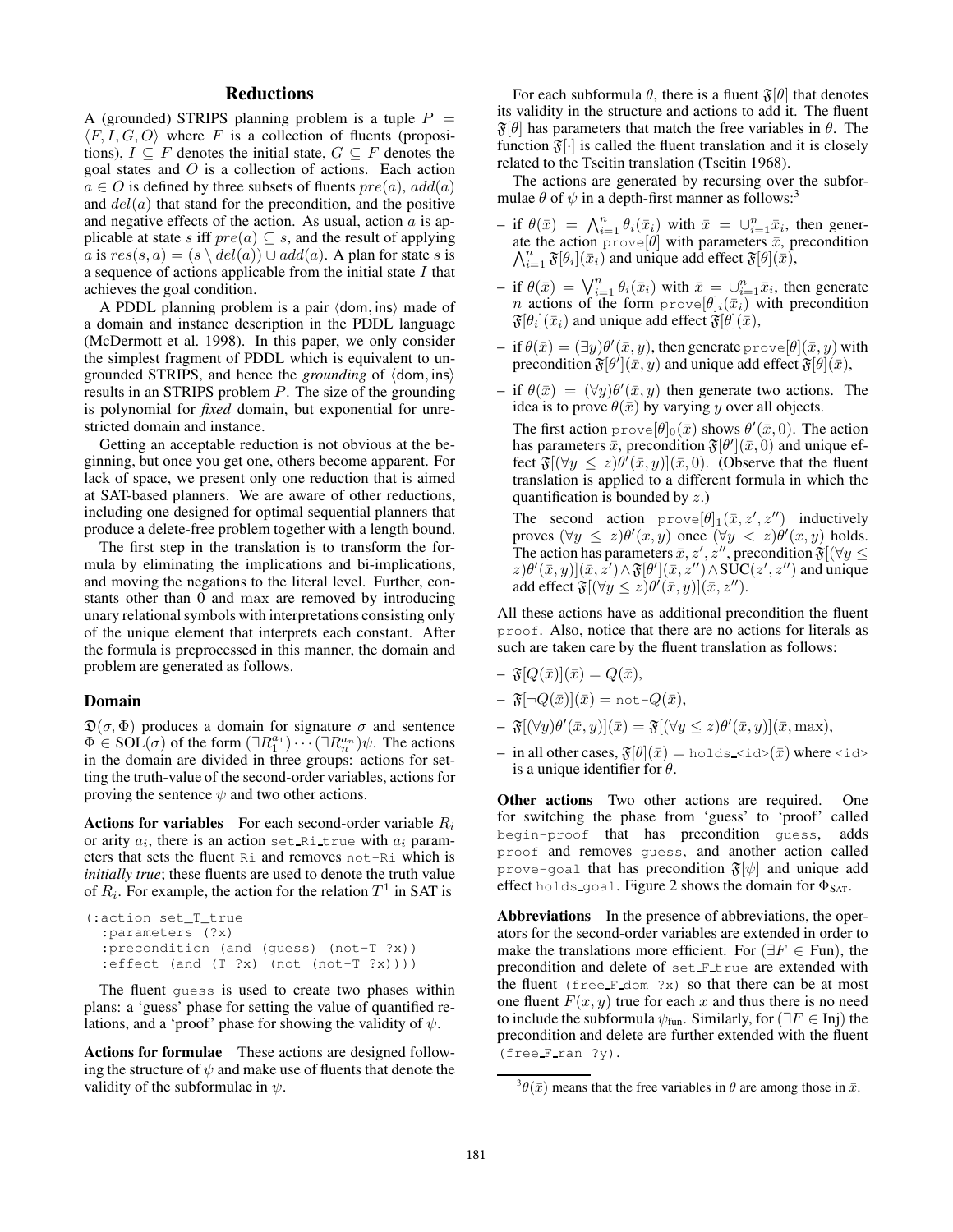```
(define (domain SAT)
(:constants zero max)
(:predicates
   (holds_and_2 ?x ?y) (holds_and_6 ?x0 ?x1)
   (holds_exists_8 ?x0) (holds_forall_9 ?x0)
  (holds_or_7 ?x0 ?x1) (holds_goal)
  (N ?x ?y) (P ?x ?y) (T ?x) (not-T ?x)
  (suc ?x ?y) (guess) (proof)
)
(:action set_T_true
  :parameters (?x)
  :precondition (and (guess) (not-T ?x))
  :effect (and (T ?x) (not (not-T ?x))))
(:action prove_forall_9_1
  :precondition (and (proof)
                      (holds_exists_8 zero))
  :effect (holds_forall_9 zero))
(:action prove_forall_9_2
  :parameters (?y1 ?y2)
  :precondition (and (proof)
                      (suc ?y1 ?y2)
                      (holds_forall_9 ?y1)
                      (holds\_exists_8 ?y2))
  :effect (holds_forall_9 ?y2))
(:action prove_exists_8
  :parameters (?y ?x)
  :precondition (and (proof)
                      (holds_or_7 ?y ?x))
  :effect (holds_exists_8 ?y))
(:action prove_or_7_0
  :parameters (?y ?x)
  :precondition (and (proof)
                      (holds_and_2 ?y ?x))
  :effect (holds_or_7 ?y ?x))
(:action prove_or_7_1
  :parameters (?y ?x)
  :precondition (and (proof)
                      (holds_and_6 ?y ?x))
  :effect (holds_or_7 ?y ?x))
(:action prove_and_2
  :parameters (?y ?x)
  :precondition (and (proof)
                      (P ?x ?y) (T ?x))
  :effect (holds_and_2 ?y ?x))
(:action prove_and_6
  :parameters (?y ?x)
  :precondition (and (proof)
                      (N ?x ?y) (not-T ?x))
  :effect (holds_and_6 ?y ?x))
(:action prove-goal
  :precondition (holds_forall_9 max)
  :effect (holds_goal))
(:action begin-proof
  :precondition (guess)
  :effect (and (proof) (not (guess)))) )
```
Figure 2: Full domain translation for  $\Phi_{\text{sat}} = (\exists T^{1})(\forall y)(\exists x)$  $[(P(x,y) \wedge T(x)) \vee (N(x,y) \wedge \neg T(x))].$ 

# Problem

The PDDL problem is generated by the call  $\mathfrak{I}(\sigma, \Phi, \mathcal{A})$ . The objects in the problem correspond to the elements in the universe  $|A| = \{0, \ldots, n-1\}$ : 0 is mapped to the object zero,  $n-1$  to the object max, and the other elements  $0 < i < n-1$ to objects obj i. The goal is to achieve holds goal, and the initial situation consists of fluents describing the truthvalue of all the relations in  $A$  and the predefined relations such as  $\lt$ , SUC, etc. that are mentioned in  $\Phi$ . Also, for each second-order variable  $R$ , the initial situation has fluents to denote false values for  $R$ , and in cases where  $R$  is a function, the initial situation has fluents of the type free R dom and/or free\_R\_ran.

# Formal Properties

The most important properties to care about are soundness, completeness and the complexity guarantees. Soundness and completeness mean that the translation function actually implements a reduction between decision problems, while the complexity guarantees refer to the time to compute the reduction and the complexity of deciding plan existence on the generated problem. In this section we show that the tool is a polytime reduction from the NP problem  $MOD[\Phi]$  into a fragment of STRIPS that is decidable in NP.

It is well known that checking plan existence for STRIPS problems without deletes is in NP (Bylander 1994). The proof relies on the fact that an optimal plan does not repeat actions and thus is of linear size. A similar complexity result for STRIPS can be obtained if each action with non-empty delete list can be applied at most once.

**Definition 1.** A STRIPS problem  $P = \langle F, I, G, O \rangle$  is atmost-once *iff the operators can be partitioned into*  $O =$  $O_0 \cup O_1$  *such that all operators in*  $O_0$  *are delete-free, and for each*  $a \in O_1$ *, there is a fluent*  $p \in pre(a) \cap del(a)$  *that is added by no action; i.e.,*  $p \notin add(a)$  *for all*  $a \in O$ *. The class of all at-most-once problems is denoted by STRIPS-1.*

Consider now the *grounding* function  $\mathfrak{G}$  that maps a pair  $\langle$  dom, ins $\rangle$  of PDDL domain and instance into a STRIPS problem  $P = \mathfrak{G}$ (dom, ins). For fixed dom, the function ins  $\rightsquigarrow \mathfrak{G}(\text{dom}, \text{ins})$  runs in polytime  $\mathcal{O}(\|\text{ins}\|^k)$  for some k that only depends on dom. Likewise, the translation function  $\mathfrak I$  runs in polytime in the size of the structure  $\mathcal A$ , but exponential in the largest arity of a second-order existential quantifier in  $\Phi$ . Therefore, the function  $f_{\sigma,\Phi}:STRUC[\sigma] \rightarrow$ STRIPS defined by

$$
f_{\sigma,\Phi}(\mathcal{A}) = \mathfrak{G}(\mathfrak{D}(\sigma,\Phi),\mathfrak{I}(\sigma,\Phi,\mathcal{A}))
$$

is a polytime function that maps  $\sigma$ -structures into grounded STRIPS problems. This function is a reduction.

**Theorem 2.** *The function*  $f_{\sigma, \Phi}$  *is a polytime reduction from the decision problem MOD*[Φ] *into STRIPS-1.*

*Proof.* (Sketch.) The proof is by structural induction on the subformulae  $\theta$  of  $\psi$ , starting from literals and building up towards more complex subformulae. The statement to show is that  $\langle A, R_1^{\pi}, \ldots, R_n^{\pi} \rangle \models \theta(\bar{x})$  iff there is a plan  $\pi$ that achieves  $\mathfrak{F}[\theta](\bar{\bar{x}})$  and defines interpretations  $R_i^{\pi}$  for the second-order variables  $R_i$ . Here,  $\langle A, R_1^{\pi}, \dots, R_n^{\pi} \rangle$  denotes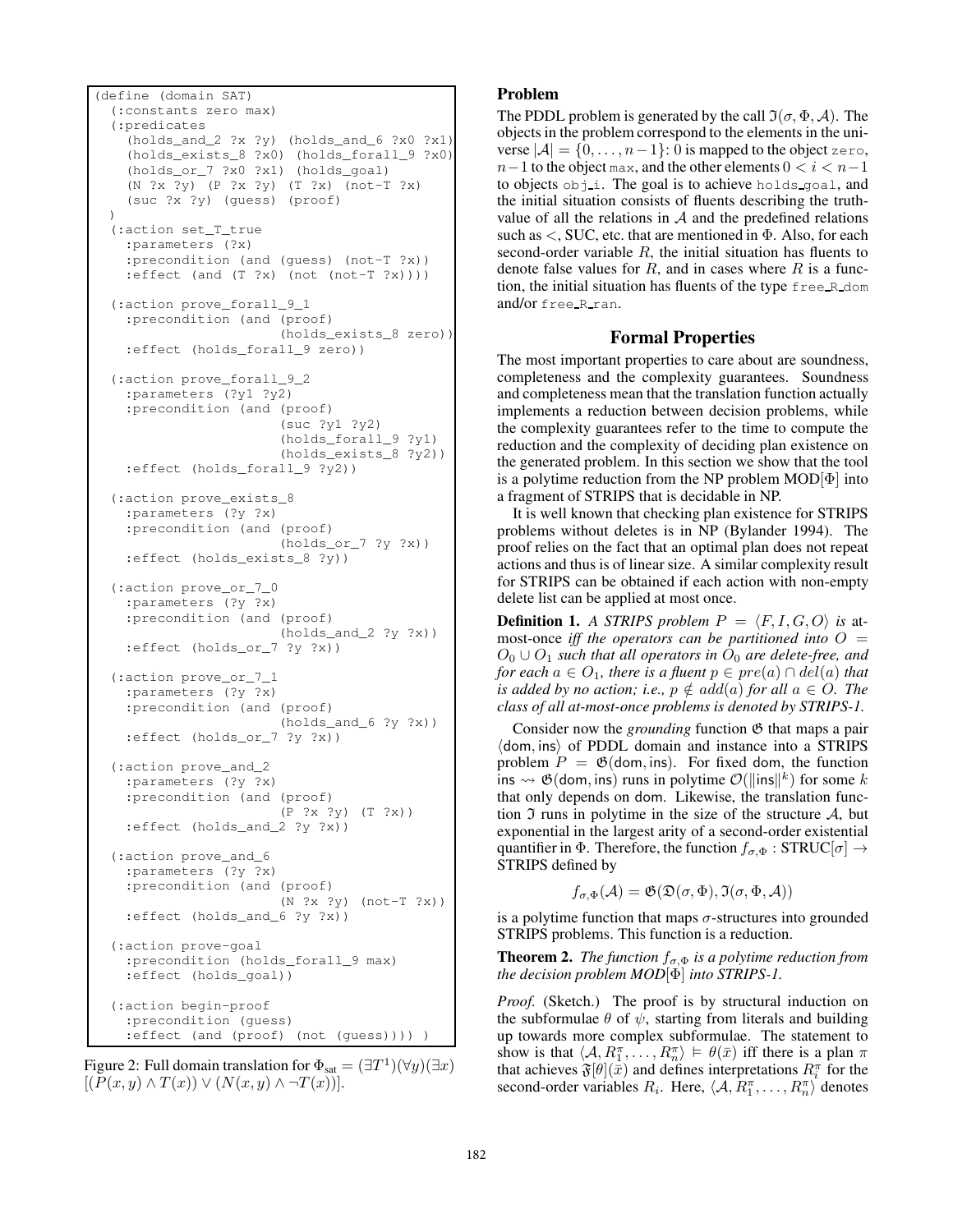

Figure 3: Two examples of NP-Complete problems reduced to STRIPS and the solutions computed by an off-the-shelf planner. The left panel shows a digraph of 15 vertices with a Hamiltonian path and the right panel a graph of 15 vertices with a 6-clique.

the extension of A with the relations  $R_i^{\pi}$  that interpret the symbols  $R_i$ .

For  $A \in \text{STRUC}[\Phi]$ ,  $f_{\sigma, \Phi}(A)$  is a STRIPS-1 problem because all operators are delete-free except begin-proof and the set\_R\_true operators, but each one of these deletes a precondition that is added by no operator.  $\Box$ 

Corollary 3. *The plan-existence decision problem for STRIPS-1 is NP-complete.*

*Proof.* For inclusion, note that every action  $a \in O_1$  can be applied at most once. Because each such action deletes fluents, then some (or all) actions in  $O_2$  may be required before applying another action from  $O_1$ . Thus, the size of a plan is at most quadratic in the total number of actions. For hardness,  $f_{\sigma_{SAT}, \Phi_{SAT}}$  reduces SAT into STRIPS-1 in polytime.  $\Box$ 

Therefore, our tool translates any given problem in NP, encoded by a SO∃ sentence, into PDDL/STRIPS. Such a sentence specifies the properties of a solution in a declarative manner. The solution of the problem is obtained from the valuation of the second-order variables that make the sentence true and that is contained in any valid plan for the planning problem. For example, the assignment that satisfies the CNF encoded by a structure  $A$  corresponds to the values of the second-order variable T .

It is important to say that although SO∃ captures the whole class NP, there are problems that are easier to encode as sentences than others. For instance, there are succinct and clear sentences for SAT, Hamiltonian path, k-colorability, vertex cover and other problems, yet we do not have at this moment sentences for most of the benchmark problems used in planning. On the other hand, toy problems such as Blocksworld are not interesting and the exercise of abstracting relevant aspects of a real-world task into SO∃ sentences may reveal the core difficulties involved in a task.

In the rest of this section, we derive tight bounds on the length of parallel plans. These bounds are used with SATbased planners to show that a given problem has no solution and also to improve performance.

### Horizon Windows

A horizon window for a STRIPS problem  $P$  is an interval of the form  $[s, f]$  such that P has a plan iff it has a plan of length  $\ell \in [s, f]$ . A window is a parallel-horizon window if  $\ell$  refers to the makespan of a parallel plan. Horizon windows can be effectively used to prune the search space.

The recursive structure of the generated problem permits the calculation of non-trivial horizon windows and of tight parallel-horizon windows. Indeed, since all set operators can be applied concurrently, a parallel plan needs at most one time step to execute them. The plan also requires the operators begin-proof and prove-goal. Thus, the parallelhorizon window is  $[2,3]$  (the lower bound 2 applies when there is a plan that uses no set operators) plus the parallelhorizon window  $mkspw(\psi)$  of the sentence  $\psi$ . The parallelhorizon window is inductively defined as

 $mkspw(\theta) \doteq [0, 0]$  if  $\theta$  is a literal,

$$
- mkspw(\wedge_{i=1}^n \theta_i) \stackrel{\cdot}{=} 1 + \bigvee_{i=1}^n mkspw(\theta_i),
$$

- $-mkspw(\vee_{i=1}^{n}\theta_i)\doteq 1+\bigwedge_{i=1}^{n}mkspw(\theta_i),$
- $mkspw((\exists y)\theta(\bar{x}, y)) \doteq 1 + mkspw(\theta)$ , and
- $-mkspw((\forall y)\theta(\bar{x},y)) \doteq ||\mathcal{A}|| + mkspw(\theta),$

where  $A$  is the structure associated to the problem, and the operations between windows and scalars are  $[a, b]$   $\vee$  $[a, b] \neq [max\{a, a'\}, max\{b, b'\}], [a, b] \wedge [a', b'] \stackrel{d}{=}$  $[a, b] = \max\{a, a', \max\{b, b'\}\}\$  and  $c + [a, b] = [c + a, c + b].$ SAT, for example, has the window  $\|\mathcal{A}\| + 5, \|\mathcal{A}\| + 6\|$ which means that the CNF encoded by a structure  $A$  is satisfiable iff there is a parallel plan of makespan  $\ell$  such that  $\|\mathcal{A}\| + 5 \leq \ell \leq \|\mathcal{A}\| + 6.$ 

By bounding the upper limit of parallel horizon windows, we obtain the following.

**Theorem 4.** *Consider a signature*  $\sigma$ ,  $\Phi \in SO(\mathcal{A})$  *and*  $\mathcal{A} \in$ *STRUC*[ $\sigma$ ]*. Then, to decide*  $A \models \Phi$ *, it is enough to consider parallel plans of makespan linear on*  $||A||$  *for fixed* Φ *but* independently *of the arities in* σ *and* Φ*. More precisely, it is enough to consider plans of makespan*  $\max_b q_b(||\mathcal{A}|| - 1) +$  $h_b + 3$  *where*  $q_b$  *is the number of universal quantifiers along branch b in the parse tree of*  $\psi$ *,*  $h_b$  *is the height of branch b*, *and*  $\psi$  *is the FOL part of*  $\Phi$ *.*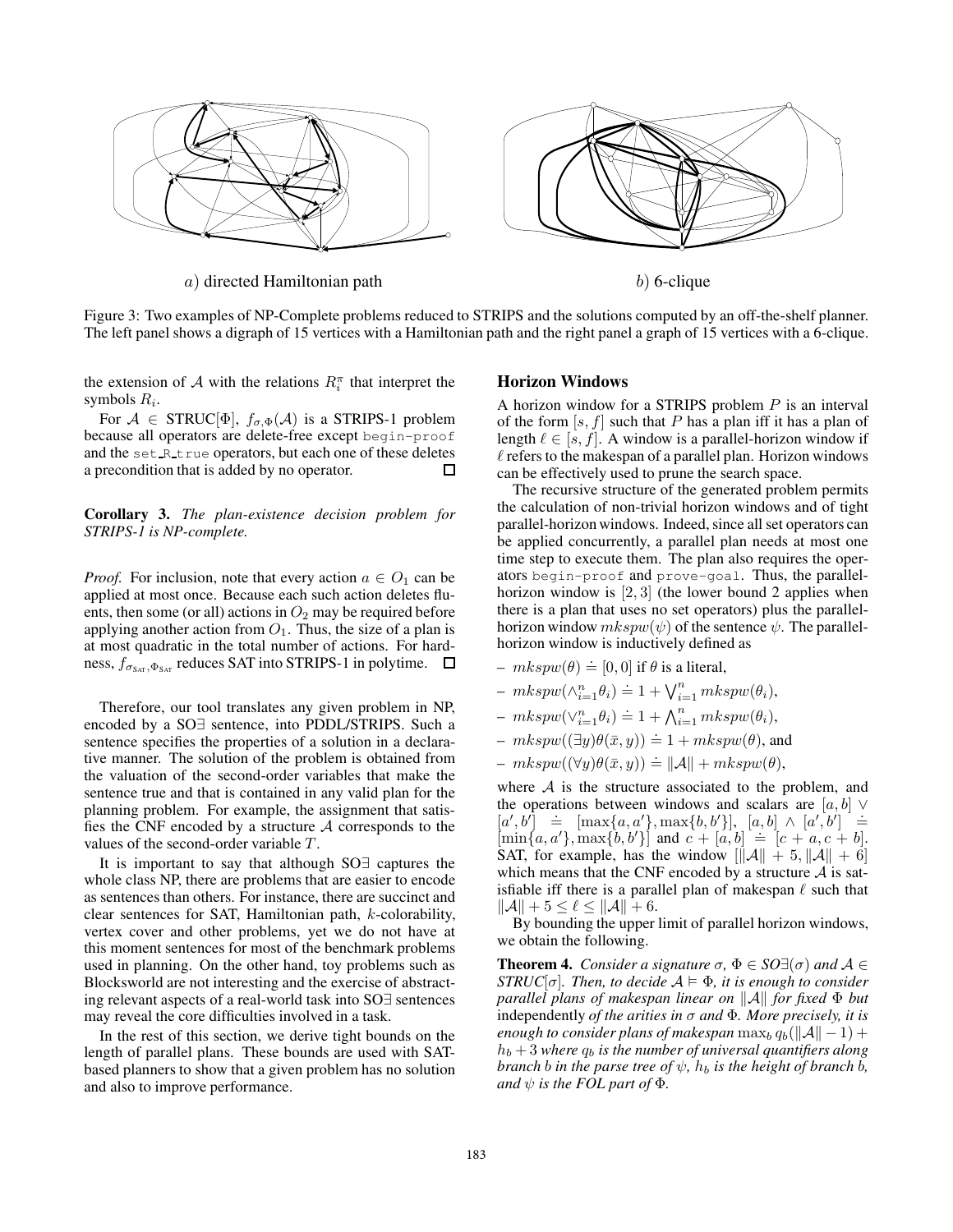*Proof.* Let  $n = ||A||$  and T the parse tree for  $\psi$ . For a maximal branch  $b \in T$ , let  $q_b$  be the number of universal quantifiers in  $b$ ,  $h_b$  its height, and  $u(b)$  the upper limit of the parallel horizon window along b. The upper limit  $u(\psi)$  of  $mkspw(\psi)$  is  $\max_{b \in T} u(b)$ , and  $u(b) = q_b n + h_b - q_b =$  $q_b(n-1)+h_b$ . End by adding 3 to the upper limit  $u(\psi)$ .  $\Box$ 

This bound is tight for SAT. This result is surprising because one would expect the need to consider parallel plans of makespan  $\mathcal{O}(\Vert \mathcal{A} \Vert^{k})$  for some k. However, note that a linear makespan does not mean a linear number of operators.

Finally, observe that by composing the translation  $f_{\sigma,\Phi}$ with any translation from STRIPS to SAT, and using the upper bound of the window, one obtains a polytime reduction from the problem expressed by Φ into SAT.

# Experiments

We performed experiments on the NP-complete problems SAT, CLIQUE, DIRECTEDHAMILTONIANPATH, 3- DIMENSIONALMATCHING, 3-COLORABILITY and k-COLORABILITY. Also, we computed the chromatic number of random graphs using the tool as an oracle.

The instances for SAT were taken from the SATLIB repository,<sup>4</sup> the instances for graph problems were randomly generated according to the  $G(n, p)$  model (Bollobás 2001), and the instances for matching were generated by randomly choosing triplets from  $\{0, \ldots, n-1\}^3$  with probability p.

The experiments were performed on an Intel Xeon processor running at 1.86 GHz with 2 GB of RAM. The planners were run for 30 minutes with a limit of 1 GB of memory. The planners that solved more instances are M and Mp that support lower and upper bounds for time horizons (Rintanen 2010b; 2010a), and a num2sat (Hoffmann et al. 2007) modified to handle upper bounds on time horizons. Among these, M was the one that solved more instances.

Figure 3 shows two examples with solutions: the left panel shows a random digraph of 15 vertices that has a directed Hamiltonian path, and the right shows a random graph of 15 vertices with a 6-clique. These structures were discovered by M on the problems obtained from the sentences and the structures encoding the graphs.

Table 2 shows a summary of results for M. In total, we ran the planner on 1,920 instances from which 1,614 were solved: 706 on the positive side meaning that the input structure satisfies the property, and the rest 908 instances on the negative side. The problems of type uf20, uf50 and uf75 are random satisfiable 3CNF instances from the phase transition region with 20, 50 and 75 propositional variables respectively, while the problems uuf50 and uuf75 are random unsatisfiable instances. The instances of type  $n-k$  in CLIQUE refer to graphs with  $n$  vertices on which to look for cliques of size k, those  $n-k$  in k-COLORABILITY refer to graphs with *n* vertices on which to test  $k$ -colorability, and those of type  $n$  in other problems refer to graphs with  $n$  vertices.

The table contains information about the total number of instances of each type  $(N)$ , the number of instances solved by M  $(N^*)$ , the number of instances solved in the positive

| instance    | $\chi$ | $k$ -colorability |                |                |     |     |       |  |  |
|-------------|--------|-------------------|----------------|----------------|-----|-----|-------|--|--|
|             |        |                   | $\overline{c}$ | 3              | 4   | 5   | 6     |  |  |
| $10-0.75-1$ | 5      | $\overline{c}$    | $\overline{c}$ | 6              | 101 | 3   |       |  |  |
| $10-0.75-2$ | 5      |                   | $\overline{c}$ | $\overline{c}$ | 6   | 4   |       |  |  |
| 10-0.85     | 7      | $\overline{c}$    | $\overline{c}$ | 3              | 6   | 4   | 1,265 |  |  |
| 15-0.25     | 2      | 27                | 62             |                |     |     |       |  |  |
| 15-0.60     | 5      | 27                | 29             | 54             | 118 | 72  |       |  |  |
| 15-0.70     | 6      | 28                | 28             | 33             | 47  | 329 | 67    |  |  |
| $20-0.10$   | 3      | 214               | 350            | 705            |     |     |       |  |  |
| $20-0.25$   | 4      | 211               | 272            | 1,261          | 837 |     |       |  |  |

Table 1: Results for M on the computation of chromatic numbers on random graphs. For each instance, the table shows the chromatic number  $\chi$ , and the time (in seconds) to prove/disprove  $k$ -colorability for increasing values of  $k$ . The last value for  $k$ , for each instance, is the chromatic number.

and negative, and the average time that M took per instance. As it can be seen, we tried to generate a balanced set of problems with positive and negative instances. Overall, we think that M behaves very good as it solves 84.06% of the benchmark which is made of NP-complete problems of varying size and difficulty.

### Chromatic Numbers

The chromatic number of a graph  $G = (V, E)$  is the least  $k$  such that  $G$  is  $k$ -colorable. It is NP-hard to compute the chromatic number of a graph, but we can do it by testing for k-colorability for increasing values of  $k = 1, \ldots, |V|$ . Table 1 shows results for the computation of chromatic numbers on random graphs. For each instance, it shows the chromatic number  $\chi$  and the time to prove/disprove the existence of a k-coloring for increasing values of  $k$ .

# **Discussion**

We presented a "black box" that given as input a signature  $\sigma$ , a second-order existential sentence  $\Phi$  and a structure  $A \in \text{STRUC}[\sigma]$ , outputs a STRIPS problem P that is solvable in non-deterministic polynomial time and has a plan iff  $A \models \Phi$ . The black box is fully automated and runs in polynomial time in the size  $\|\mathcal{A}\|$ , and thus can be thought of as an efficient method to generate polytime reductions from NP into STRIPS.

The choice of SO∃ as the input language is arbitrary. However, SO∃ is a widely accepted formalism for expressing problems because it is *declarative* and not *tied* to any particular problem. In theory, one could choose any NP-Complete problem, such as SAT or Hamiltonian Path, as the input language for representing NP problems. This would make the translation much easier, but then the user would have to express his problems as instances of them, rendering the approach uninteresting.

We have not compared our approach with direct translations of problems into SAT, tools such as NP-SPEC from other areas, or specialized solvers. We expect to perform some of these comparisons in the near future. Specially,

<sup>4</sup>http://www.satlib.org

<sup>&</sup>lt;sup>5</sup>One can do better by performing a binary search on  $k$ .